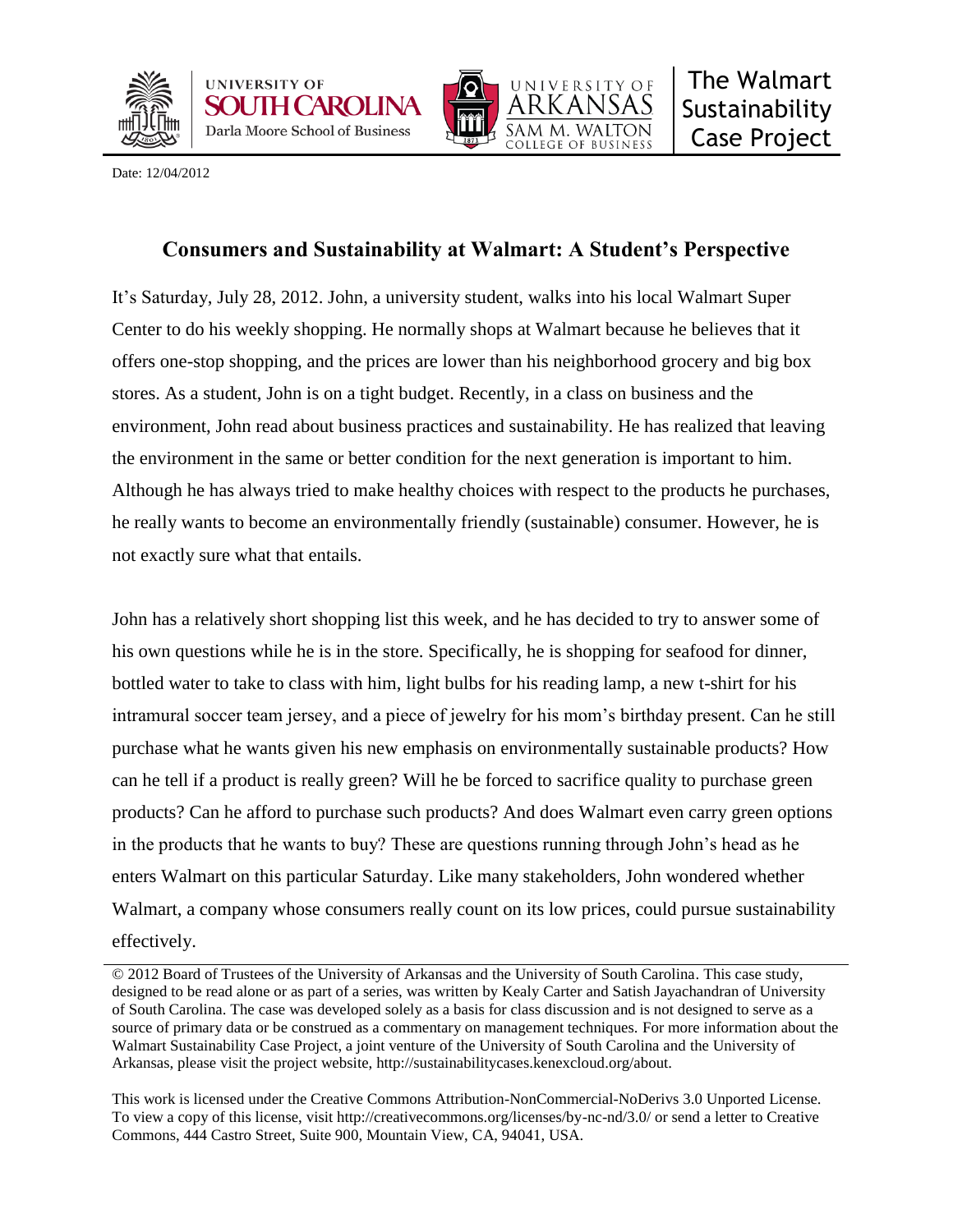#### **Walmart Background**

Leading firms have a compelling idea that attracts customers and serves as their central organizing principle. Walmart's compelling idea has long been "always low prices," and its success over the years can largely be attributed to its unyielding pursuit of this simple idea. It led Walmart to emphasize supply chain efficiency as the means to deliver low prices to its customers; it induced a "productivity loop," by which supply chain efficiency led to low prices, attracted hordes of customers, and allowed Walmart to open new stores. The new stores in turn allowed Walmart to enhance its efficiency by taking advantage of its size to lower prices even more, to attract more customers, and to open new stores. On the consumer-facing side, Walmart pursued an "Every Day Low Pricing" (EDLP) strategy, which quite simply offered consumers the same low price consistently, rather than the high/low price discounting approach that many rivals followed. The ceaseless pursuit of the productivity loop, anchored around the core brand idea of EDLP, led to remarkable growth for Walmart (see Exhibit 1). However, that growth was accompanied by increasing stakeholder concerns about Walmart's potentially detrimental impact on labor, local businesses, and the community at large.

Lee Scott became Walmart's CEO in January 2000. At that point in time, Walmart had gained tremendous power in the U.S. economy. By 2002, research firms A.C. Nielsen and Retail Forward predicted that one out of every three diapers, one out of four tubes of toothpaste, and one out of five CDs bought in the United States would be sold by Walmart. The footprint that made such impact possible also made the company an obvious object of criticism by various interest groups.<sup>i</sup> Walmart was a regular target of the United Food and Commercial Workers Union, which accused Walmart of paying low wages that required workers to rely on government health programs. Specifically, though Walmart paid above the federally mandated minimum wage, critics complained that its low pay and lack of benefits led many Walmart employees to seek public assistance. In 2001, a lawsuit brought against Walmart alleged that it engaged in gender-based discrimination, paying women less than men. An internal company audit around the same time showed violations of child labor laws and several state regulations.<sup>ii</sup> By 2004, a Congressional committee had released a report examining the impact of Walmart, entitled "Every Day Low Wages: The Hidden Price We All Pay for Walmart."<sup>iii</sup>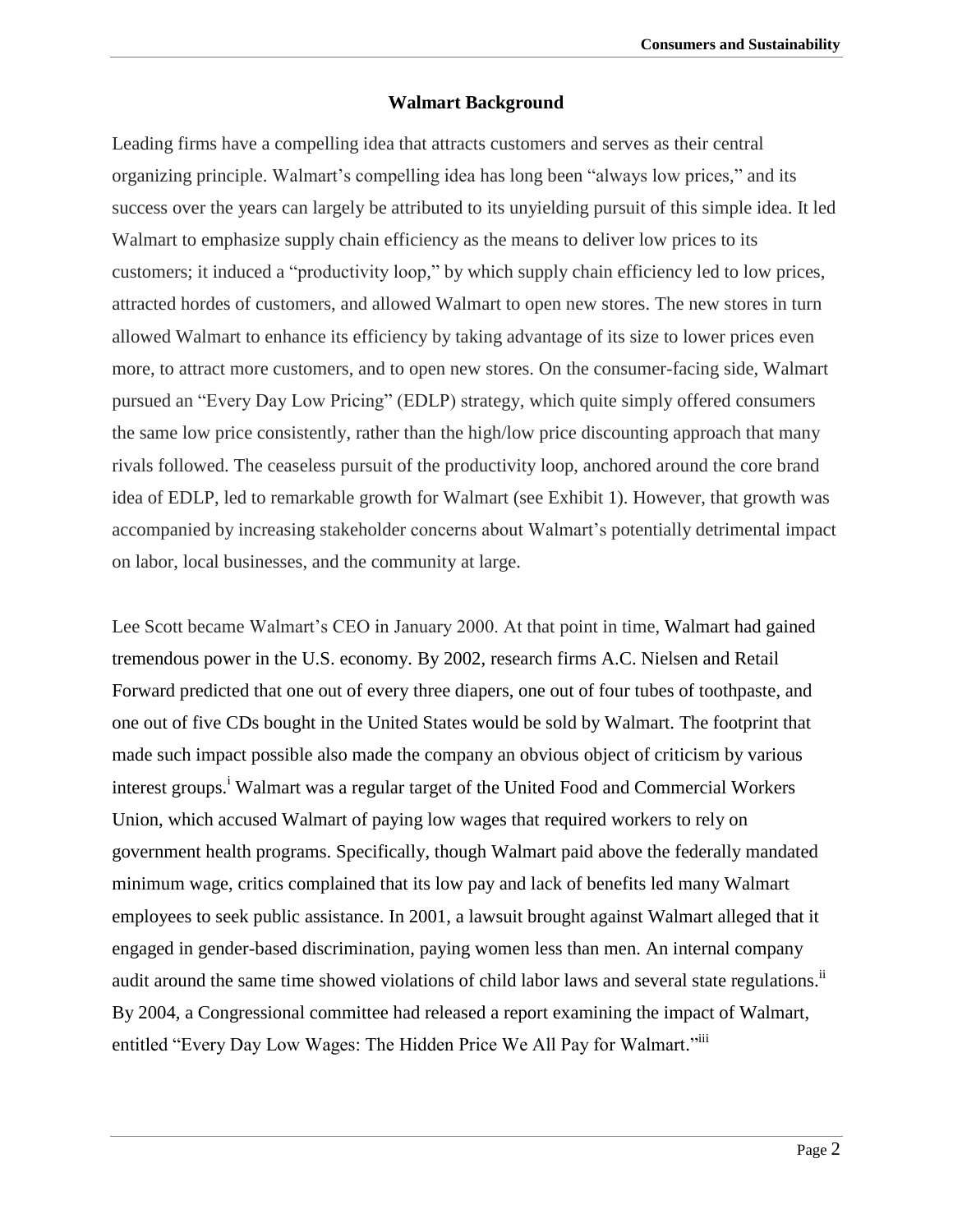The media found sources for more and more negative stories about Walmart, and Credit Suisse analysts warned that the political pressure arising from Walmart's negative reputation and labor practices would challenge its future growth.<sup>iv</sup> Walmart's board of directors pushed the company to undertake its first reputation survey, which revealed that though employees expressed positive views of the company in general, 10% of all consumers hated it, and another 30% had serious questions for the firm about its treatment of employees.<sup> $\rm{v}$ </sup> A McKinsey & Co. study estimated that between 2% and 8% of consumers avoided shopping at Walmart, in response to what they considered to be poor business practices; another study argued that Walmart's image was depressing its stock price.<sup>vi</sup> Thus for the first time in its history, the firm decided to act proactively to address reputational issues. As Lee Scott vowed, "We can't let our critics define who we are and what we stand for."<sup>vii</sup>

#### **Walmart and Sustainability**

Speaking in front of a packed auditorium in Bentonville, Arkansas, in 2005, Scott announced that Walmart would adopt a strategy of business sustainability, because "being a good steward of the environment and in our communities, and being an efficient and profitable business, are not mutually exclusive."<sup>viii</sup> He set three sustainability goals: use 100% renewable energy, create zero waste, and sell products that were environmentally sustainable.<sup>ix</sup> The overall objective was to use an aggressive approach to sustainability that would allow the firm to gain efficiencies while also building goodwill among stakeholders who were unhappy with Walmart's business practices.

To design its sustainability strategy, Walmart collaborated with environmental action groups such as Conservation International and Environmental Defense Fund, and it sought help from a nascent sustainability consultancy, named Blu Skye. To achieve its remarkable sustainability goals, Walmart required the cooperation of not just other firms involved in its supply chain but external stakeholders as well. Internally, Walmart created specific sustainability teams, known as sustainability value networks, each with a senior executive sponsor and a team captain, which also drew on the expertise of external consultants. The sustainability networks for products focused on textiles, electronics, food and agriculture, forest and paper, chemical-intensive products, jewelry, and seafood. In addition, there was a network specifically for China, considering the extent to which Walmart sourced its products from that country.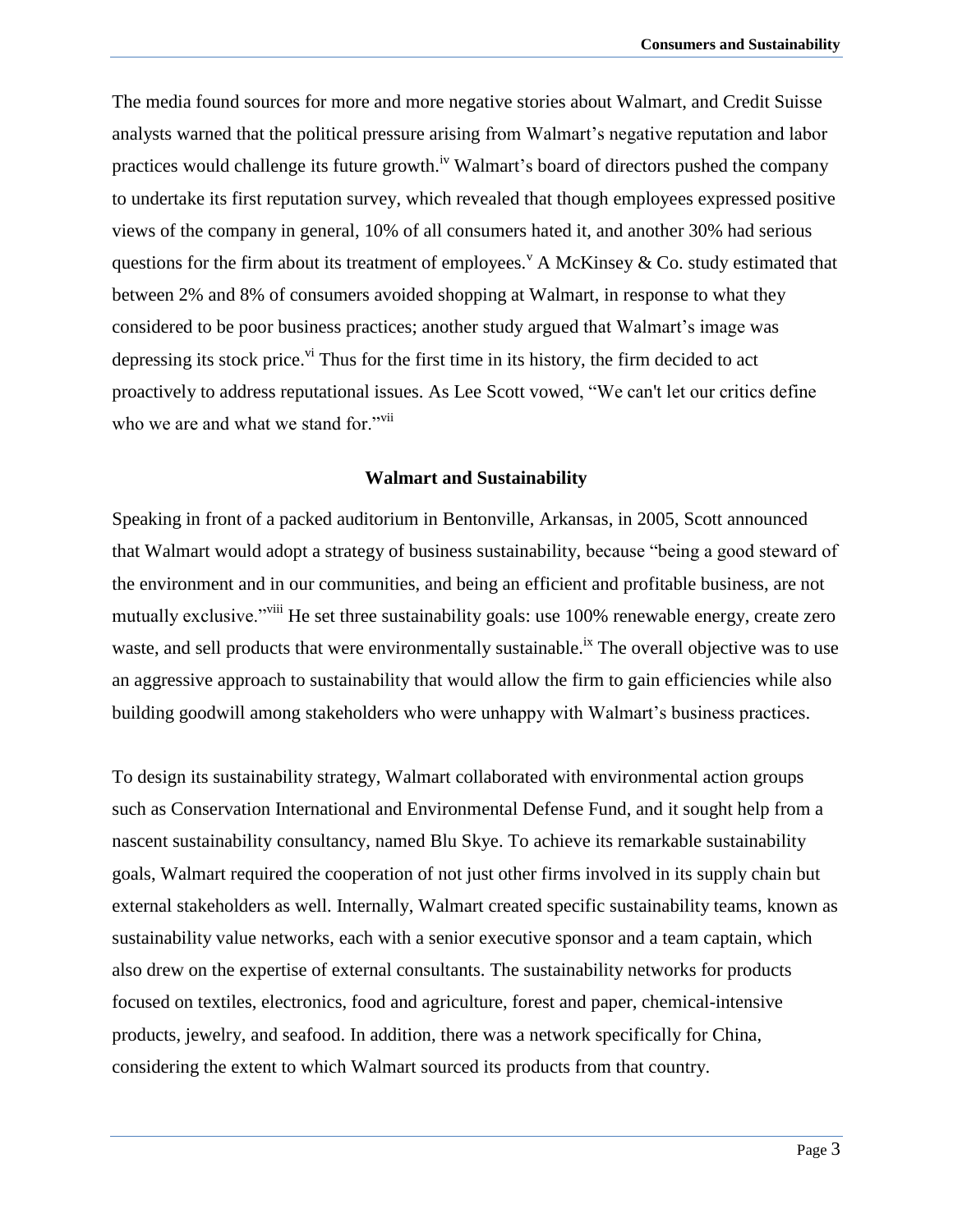By 2009, the efforts of these networks had produced significant sustainability results that were also economically beneficial. According to its own assessment, Walmart made significant progress toward accomplishing its first two goals, namely, becoming more energy efficient and reducing waste. Although the overall greenhouse gas (GHG) emissions from Walmart had grown with the opening of more stores, the GHG emissions per dollar of sales had steadily decreased. In 2005, Walmart set the goal of reducing GHG emissions by 25% by 2012. By 2009, it already had reduced them by 5.2%, or more than one-quarter of the way toward that goal. In 2009, it also opened four high-efficiency (HE) stores that consumed 25% less energy than regular stores. Simultaneously, Walmart was making strong commitments to use renewable energy and had already improved its fleet efficiency. With regard to waste reduction efforts, Walmart stores worldwide continued to improve on the goal of reducing plastic bag waste by 33% (compared with a 2007 baseline level). Key campaigns aimed to reduce customer plastic bag waste, increase plastic bag recycling, and introduce more reusable bag options to stores. In 2009, these initiatives succeeded in reducing plastic bag waste by approximately 66.5 million pounds, or approximately 4.8 billion bags, a 16.1% drop compared with the baseline figures. $^x$ 

When Mike Duke became the CEO of Walmart in 2009, he promised to accelerate Walmart's commitment to sustainability. Walmart defined sustainability as a natural outcome of focusing its resources on meeting customers' needs and ensuring their continued support. To achieve its goal of selling sustainable products though, Walmart needed to know how the products were sourced and manufactured, packaged and shipped, and used and disposed. Walmart had already launched Sustainability 360, to underscore the notion that its own sustainability goals could not be achieved without the active collaboration of its more than 100,000 suppliers, 2 million associates, and millions of consumers. $^{\text{xi}}$  Although achieving the sustainable products goal was the most important element, in terms of making an impact, it was also the most complex, precisely because it demanded the involvement of the entire supply chain.

To create momentum for the sustainable products goal, in 2009, Walmart launched an effort to create a Sustainable Product Index (Index) that could drive innovation in sustainable products, increase transparency about the sourcing and manufacturing operations in the supply chain, and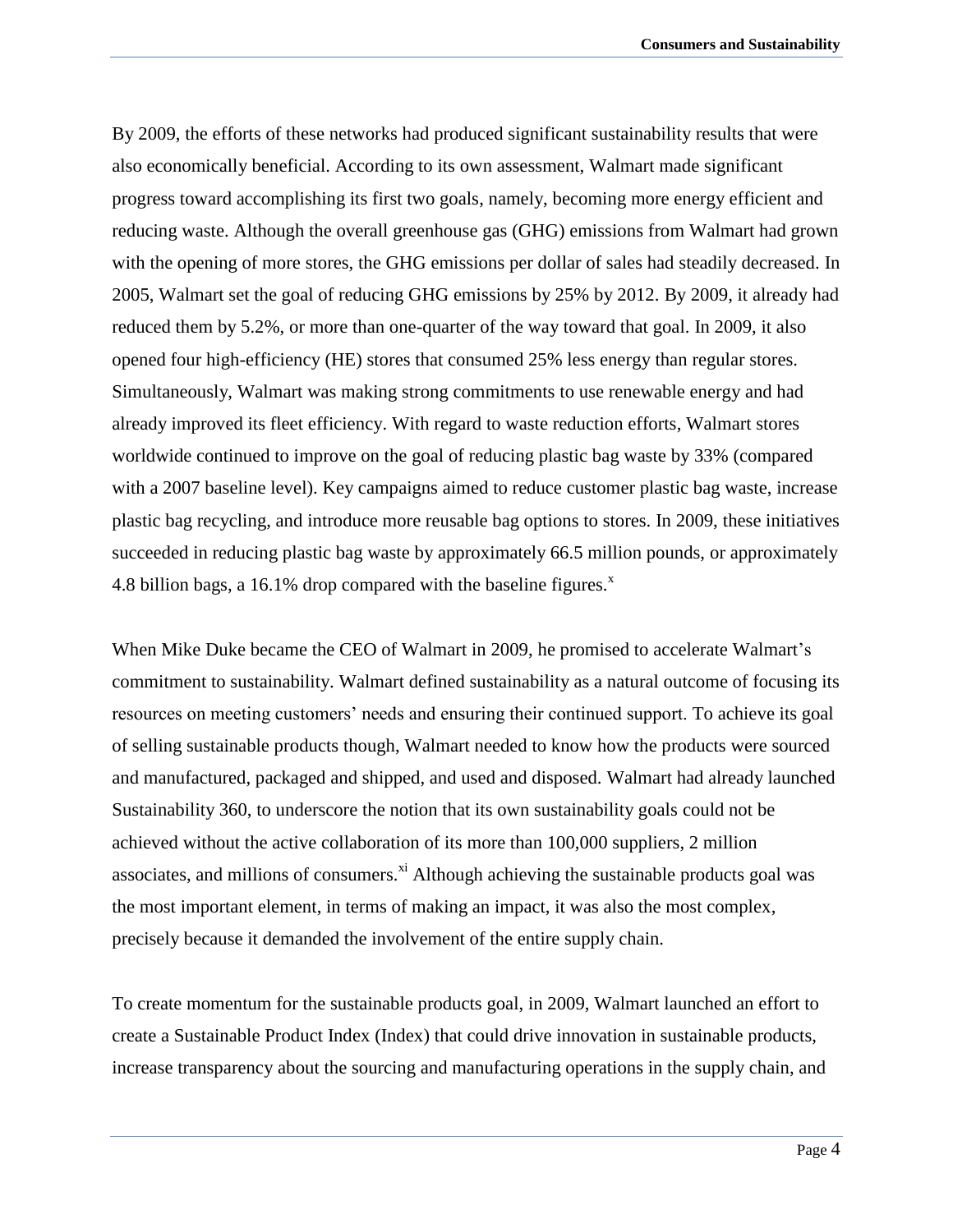provide an easy-to-use guide to help retailers and consumers make decisions about what products to sell and buy. To ensure a scientific approach to the Index development, Walmart became a founding member of the Sustainability Consortium, an independent group of scientists and engineers from leading academic research institutions who interact with researchers from the nongovernmental organization (NGO) community, government agencies, and business. The consortium was tasked with developing and maintaining a global database of information about the life cycle of products, from raw material use to disposal. The data compiled and processed by the consortium then would be the backbone for developing the consumer-facing index. The index, using data compiled by the consortium, could serve as a rating system that consumers might use to compare the sustainability standards of competing products.

As it was leading the way in developing the index, Walmart also was working to improve the sustainability credentials of the products sold in its stores. According to the company, by 2009 approximately 25% of the products in the furniture category sold in Walmart and Sam's Club stores carried third-party certification, vouching for the sustainable sourcing of the ingredients. In India, Bharti Retail, a Walmart franchise partner, sold electrical products that carried energy efficiency ratings determined by certification agencies in India. In Central America, about 29% of the detergents sold by Walmart stores were phosphate-free. Initiatives in China and India aimed to increase sales of locally grown produce. Walmart Brazil entered into agreements in several areas, including timber, soya, and livestock, to promote environmentally sustainable production and sourcing. Sam's Club started selling fair trade bananas in the United States. Walmart also developed best practice guidelines for its suppliers in the apparel industry and played a key role in the Sustainable Apparel Coalition. Thus, progress was being made, but the creation of the Index was complex, and its potential acceptance by different stakeholders was uncertain. Retrospective reports indicated the slow progress toward developing the Index. $\frac{X}{Y}$ By mid-2012, Walmart was using the Index in 107 categories for procurement, but a consumerfacing label was still distant.<sup>xiii</sup>

Even with all these initiatives and efforts, Walmart still had to evolve continually, with the goal of remaining the top retailer for the next generation of consumers. The idea was to keep the brand relevant by adapting to important trends; on September 12, 2007, Walmart introduced its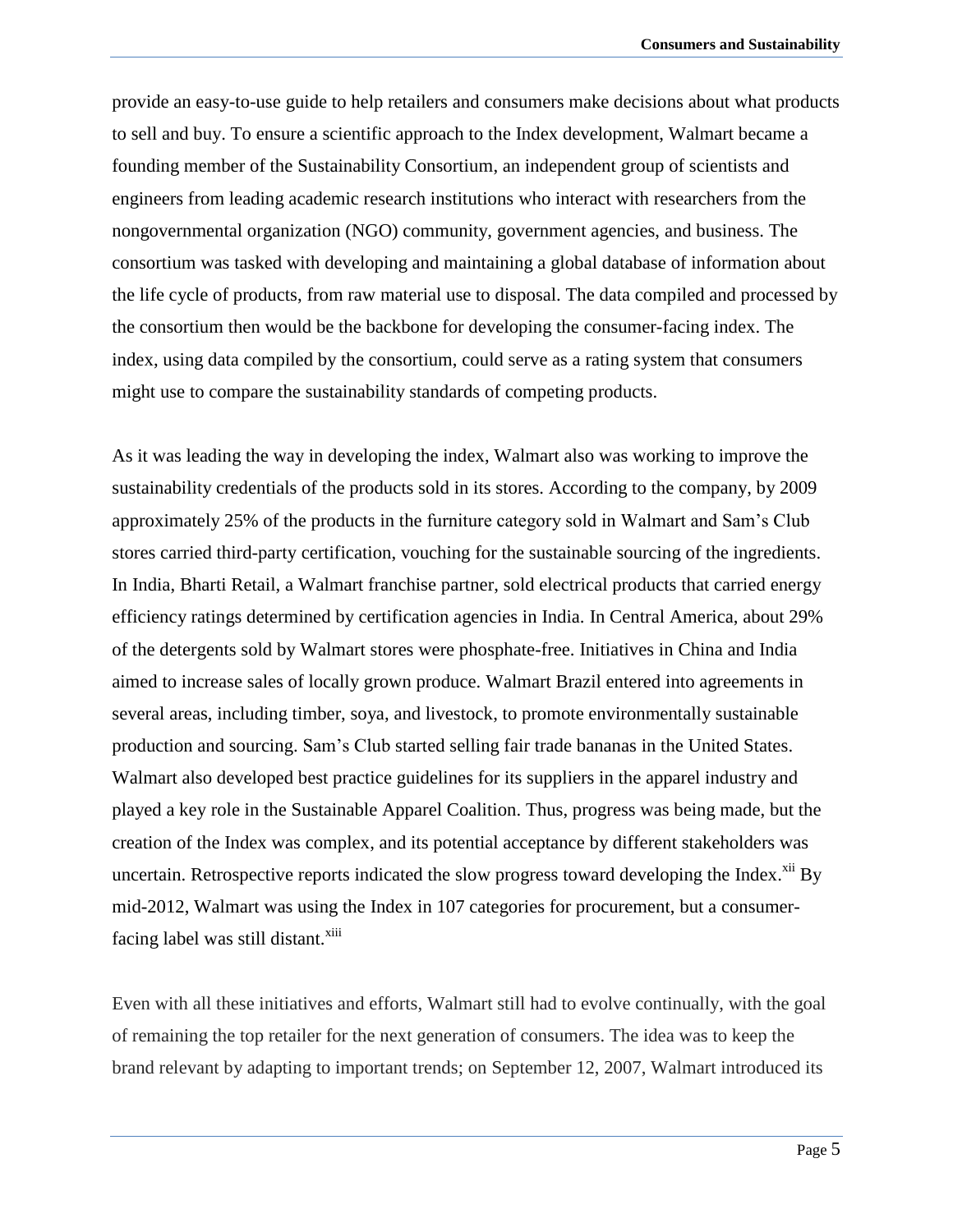new slogan, "Save Money, Live Better," thus replacing "Always Low Prices" after almost 20 years.<sup>xiv</sup> Media reports indicated that the repositioning was meant to focus on "Gracie," the name that Walmart executives gave their new target, a stylish female bargain shopper. Their traditional loyal customer "Karla" instead was a budget shopper who wants basics at low prices.<sup>xv</sup> Through sustainability initiatives and brand repositioning, Walmart was gearing up to face the growth challenges of the future. However, in that process, the brand that became famous for its low prices stopped offering the lowest prices in every case. Comparative research showed that for a 40-item shopping basket, Walmart's and Target's prices were close, and Target was lower about half of the time. By 2011, the price gap between Walmart and other supermarkets had declined five to ten percentage points compared with  $2008$ <sup>xvi</sup>. The change in prices, although not directly contributable to sustainability initiatives, reflected the efforts Walmart was making to improve its image and spur growth. Getting stakeholders to like the firm may not have been the driving concern of the sustainability program, but the long-term viability of such programs depends on how consumers respond to them. For example, how would the traditional Walmart consumer respond to sustainability and store redesigns—meant to give shape to the "live better" promise of the brand—if those changes were not consistent with the "save money" promise?

#### **Consumers and Sustainability**

Consumer research conducted by The Sustainability Consortium demonstrated that consumers worldwide have rising expectations of firms with regard to sustainability. A survey, conducted with more than 9,000 consumers from eight countries (Brazil, China, France, Germany, India, United Kingdom, and the United States), showed that they considered environmental consciousness the fourth most important priority for companies in 2010, behind only good value, trustworthiness, and caring about consumers. However, consumers did not believe that their high expectations were being met. Although sustainability-related priorities varied across countries, three issues consistently emerged as very important: toxins, recycling and packaging, and water management.

Consumer concerns for specific sustainability initiatives also varied with their personal relevance and connection. For example, recycling and packaging seemed more important in developed countries, whereas managing water resources was critical to developing nations. The more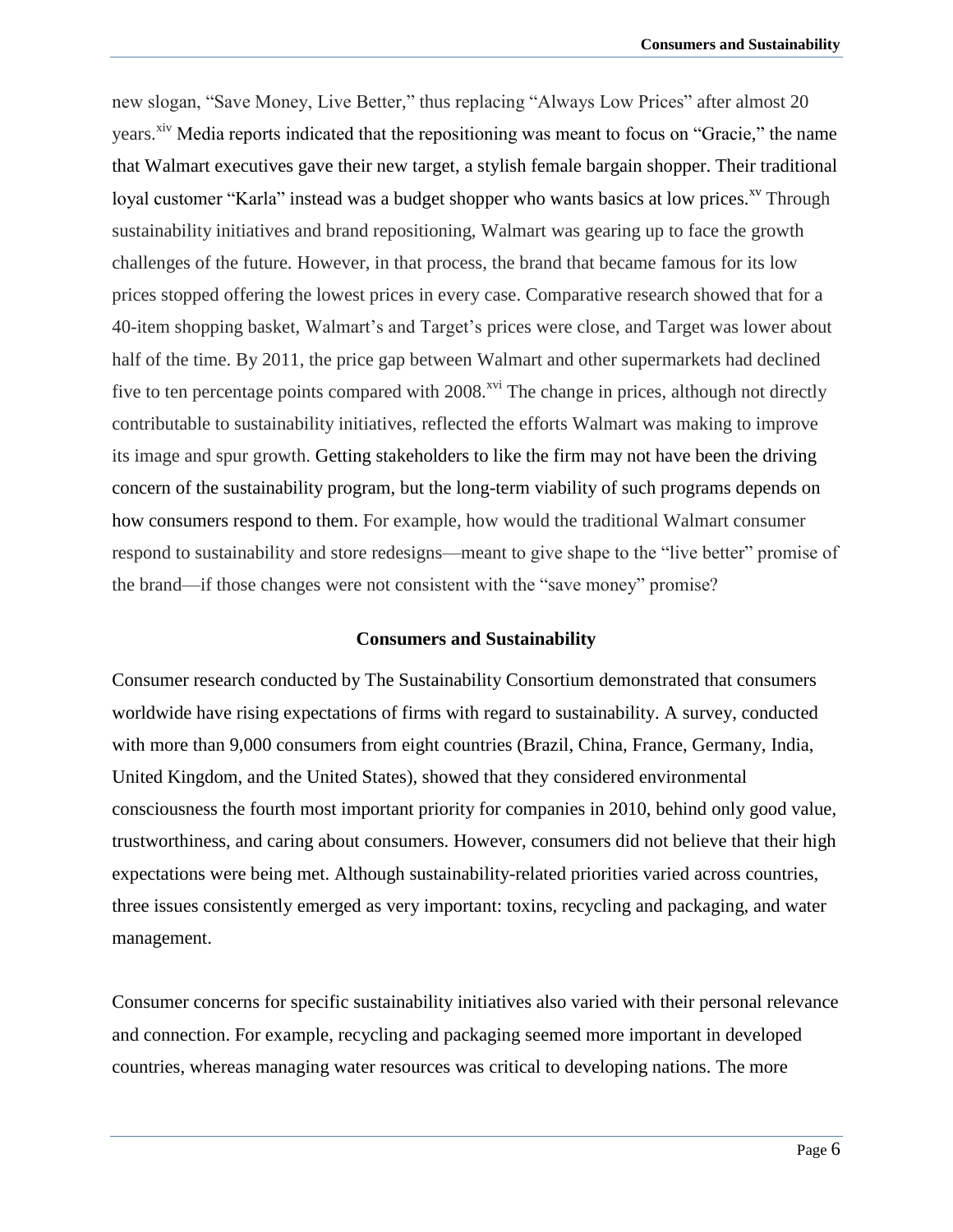abstract the concept, the less likely the issue was to attract consumer attention. A case in point was climate change: Despite scientific consensus about its meaning, consumers considered climate change an abstract concept and expressed less and less concern about it between November 2008 and June 2010. Another reason for a lack of awareness or concern stemmed from the lack of clarity in sustainability concepts; for example, consumers were particularly unclear about the notion of a carbon footprint, what created one, or how individual products could generate carbon footprints. Nor did consumers clearly understand fair trade products (excerpts from this report appear in Exhibits 2 and 3).

In making sustainability judgments, consumers differentiated between firms and their products. In some industries, consumers had fairly similar sustainability perceptions of companies and their products; in others, that was not the case. Among consumer products, especially in the food sector, consumers perceived companies and their products as nearly identical on sustainability issues. But in the retail and alcoholic beverage sectors, they perceived higher sustainability of the products than of the companies that made or sold them. Overall, consumers found it difficult to assess how well companies and products performed with regard to sustainability.

They also were uncertain when it came to sustainability claims. Sixty-four percent of the survey respondents in the United States could not name a "green" brand, yet 40% of the consumers who bought "greener" products considered them superior in quality, and only 5% thought that conventional products were of higher quality. Price still outweighed sustainability as an influence in consumer purchase decisions, but sustainability considerations were gaining importance in some product categories, such as food and beverages, for which promises of being "all natural" and "produced in an environmentally friendly" were more notable than the brand or a premium positioning.

The consumers in this survey largely designated themselves as having average knowledge about sustainability issues, but their interpretations of what it meant to be sustainable and green varied widely. For example, regarding consumers' interpretations of "green products,"<sup>xvii</sup> their understanding appeared superficial and mostly connected to recycling and using compact fluorescent light bulbs (CFL). Deeper concepts, such as the relationship between their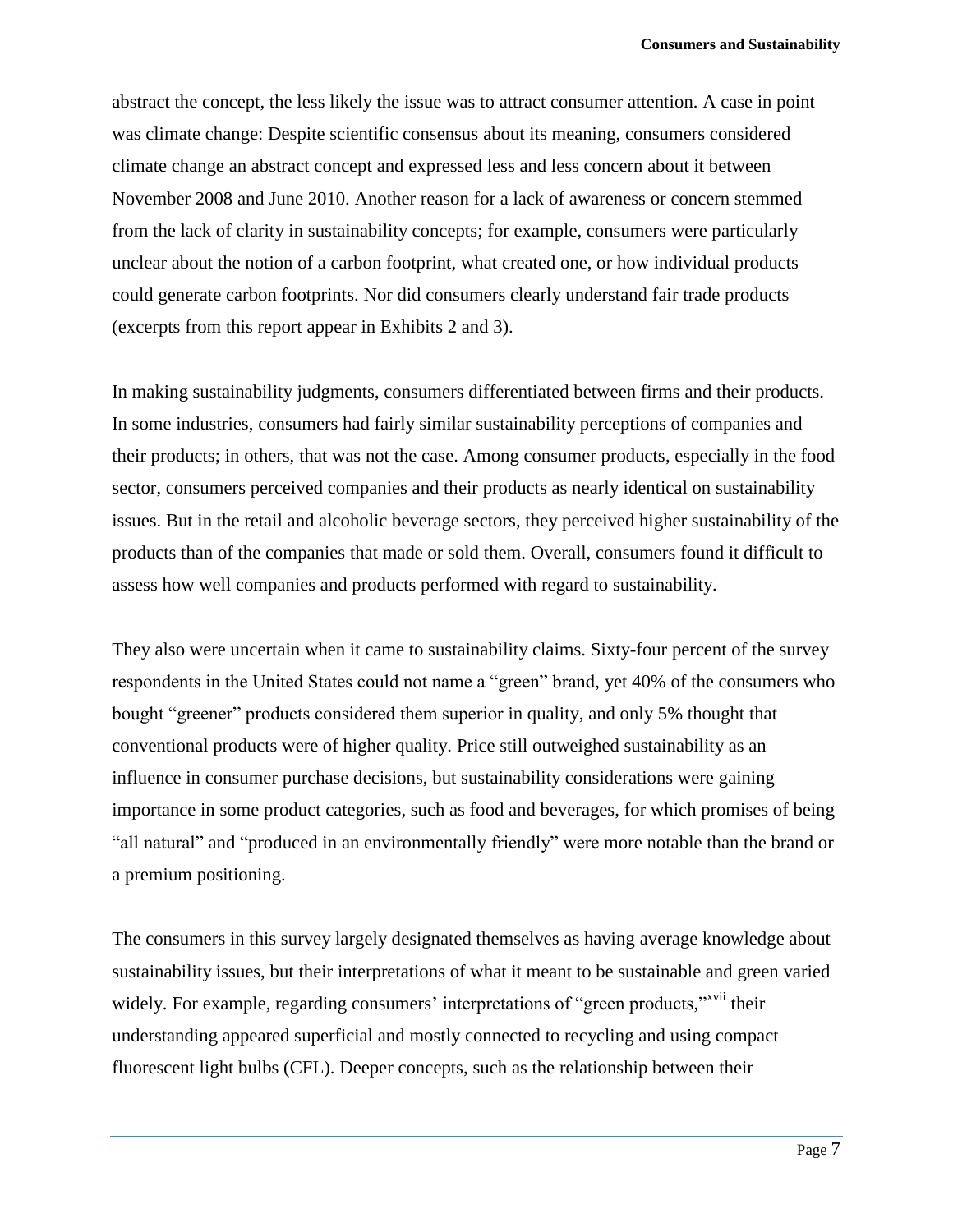consumption and sustainability, were not well understood. Nor did consumers have a clear idea of their own environmental footprint; they limited their comprehension of their impact to disposal issues. Consumer actions often benefited them economically, such as reducing in-home water and energy usage (see Exhibit 3).

In general, consumers indicated their growing expectation that firms would act responsibly, yet what that meant was not well understood. Most consumers were not in a position to spend more money to buy sustainably manufactured products, especially following the financial downturn that started in 2008. Regardless of what consumers believed about global sustainability, in the short- to medium-term, many of them were unlikely or unable to change their consumption behavior. Consistent with these consumer findings, academic research has indicated that the demographic characteristics often used to segment consumers fail to predict green consumer behavior effectively. Rather, environmental consciousness tends to be a stronger indicator of green product purchase,<sup>xviii</sup> though preferences for environmentally friendly products vary with the type of product and their perceived effectiveness.<sup>xix</sup> For example, for conspicuous consumption occasions, consumers choose green products to demonstrate their own selflessness and altruism.<sup>xx</sup> Overall, both individual-level characteristics and context-specific factors influence preferences for, purchases of, and usage of sustainable products.

### **Seeking Sustainable Products**

John, recalling what he had learned about the Walmart sustainability business strategy, began his shopping trip in the grocery section.<sup> $xxi$ </sup> As he looked at the seafood offering, he wondered which products were sustainable and which were not. Unable to immediately discern a difference, John asked a General Manager (GM), whom he saw talking to an Associate. The GM explained that Walmart requires all fisheries and aquaculture suppliers to be or to develop plans to become Marine Stewardship Council (MSC) certified, Best Agricultural Practices (BAP) certified, or certified according to equivalent standards.<sup>xxii</sup> The Associate picked up a bag of Walmart Extra Large Shrimp (Exhibit 4) and showed John the logo for BAP certified products in the lower right corner of the package. He explained that all sustainably sourced seafood would be marked with either the MSC or BAP logo or would have an indication that it was farm raised, not wild caught.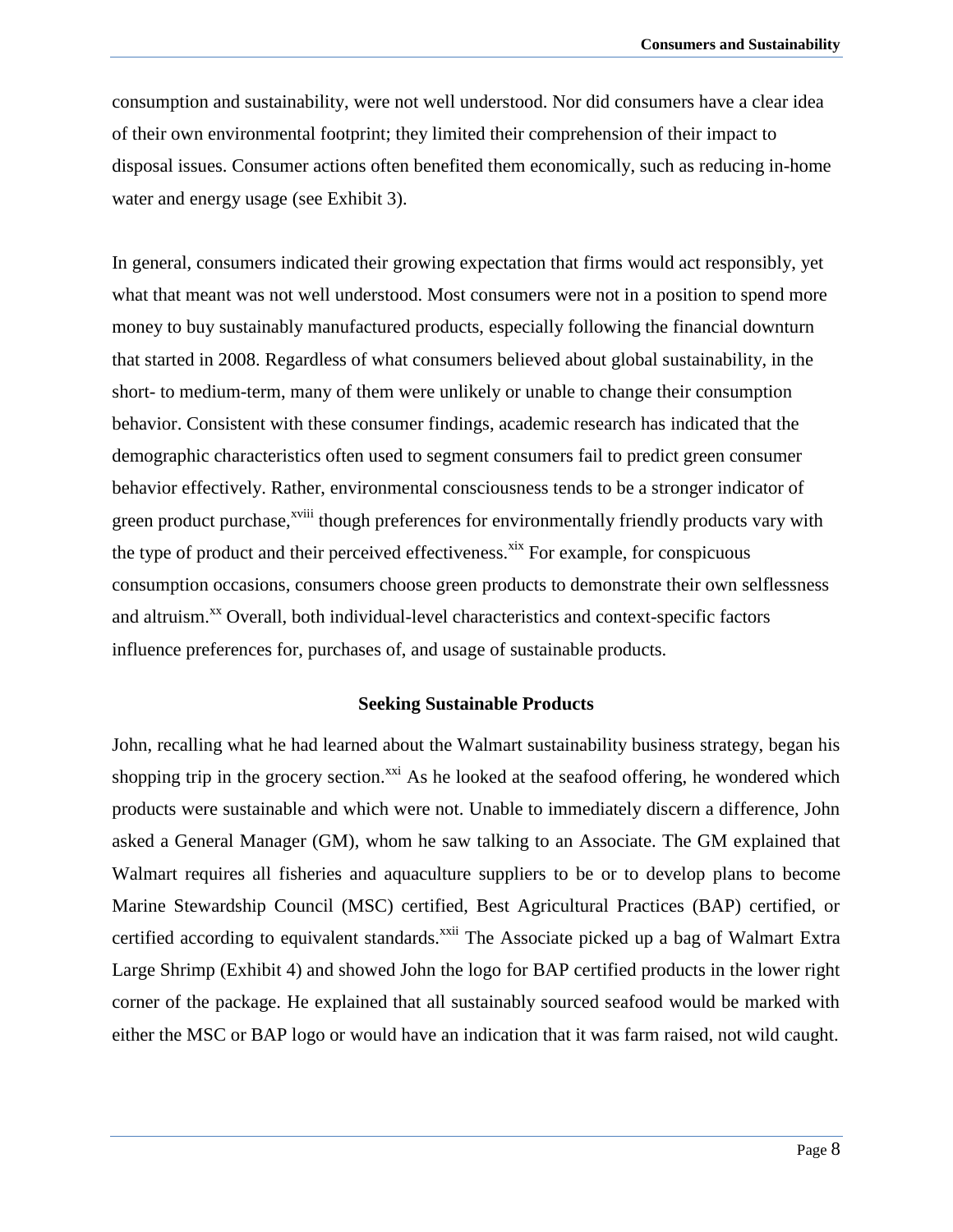Armed with this new knowledge, John began to look through the fish selection to see if the tilapia he normally bought was available in a sustainable option. He quickly discovered that he could not only purchase farm-raised tilapia but that it was the same product he had been buying. Delighted, he began to look at other fish options. The wild-caught sockeye salmon was MSC certified (Exhibit 5); however, products like the haddock and cod did not appear to be sustainably sourced. John finally picked up his usual individually packaged frozen tilapia and took a closer look at the packaging. Although he felt content that the fish had been farm raised, there was something else that concerned him. This fish originated from China, and John had read an article about unsanitary conditions at Chinese fish farms.<sup>xxiii</sup> Not really sure what to make of this information, John finally decided to buy the tilapia, wondering as he put it in his shopping cart if products could be partially sustainable yet still cause harm to people or the environment.

Still perplexed over what it meant for a product to be sustainable, John moved on to look for bottled water, though he also had been considering if he should switch entirely from bottled water to tap water. As soon as he stepped into the bottled water aisle, he saw packaging with lots of green color and recycling symbols. The large brands, like Coca-Cola's Dasani, promoted the bottles themselves as being "100% recyclable plastic bottle." This particular brand also communicated that "up to 30% [of the bottle is] made from plants" (Exhibit 6). John then checked Deer Park water, whose packaging portrays a leaf, a sun, and a drop of water, along with the copy "be green," "be healthy," and "be assured" (Exhibit 7). Deer Park further makes an appeal to consumers to change their behavior, urging them to recycle and drink more water, which is healthier than sugary drinks. Such considerations helped John recognize that he had not been thinking about his own role in the lifecycle of a product, nor about consumers' responsibility in determining the overall impact of every product. John ultimately decided to purchase the Deer Park water, because he appreciated its educational messaging, despite his lingering doubts about whether drinking bottled water is good for the environment.

After his struggles to identify sustainable seafood and bottled water options, John was pleasantly surprised to find more guidance with respect to light bulbs. Most of them carry an Energy Star certification or RoHS (Restriction of Hazardous Substances) certification logo, and the estimated energy cost per year is listed on the front of each package (Exhibit 8). With this clear labeling,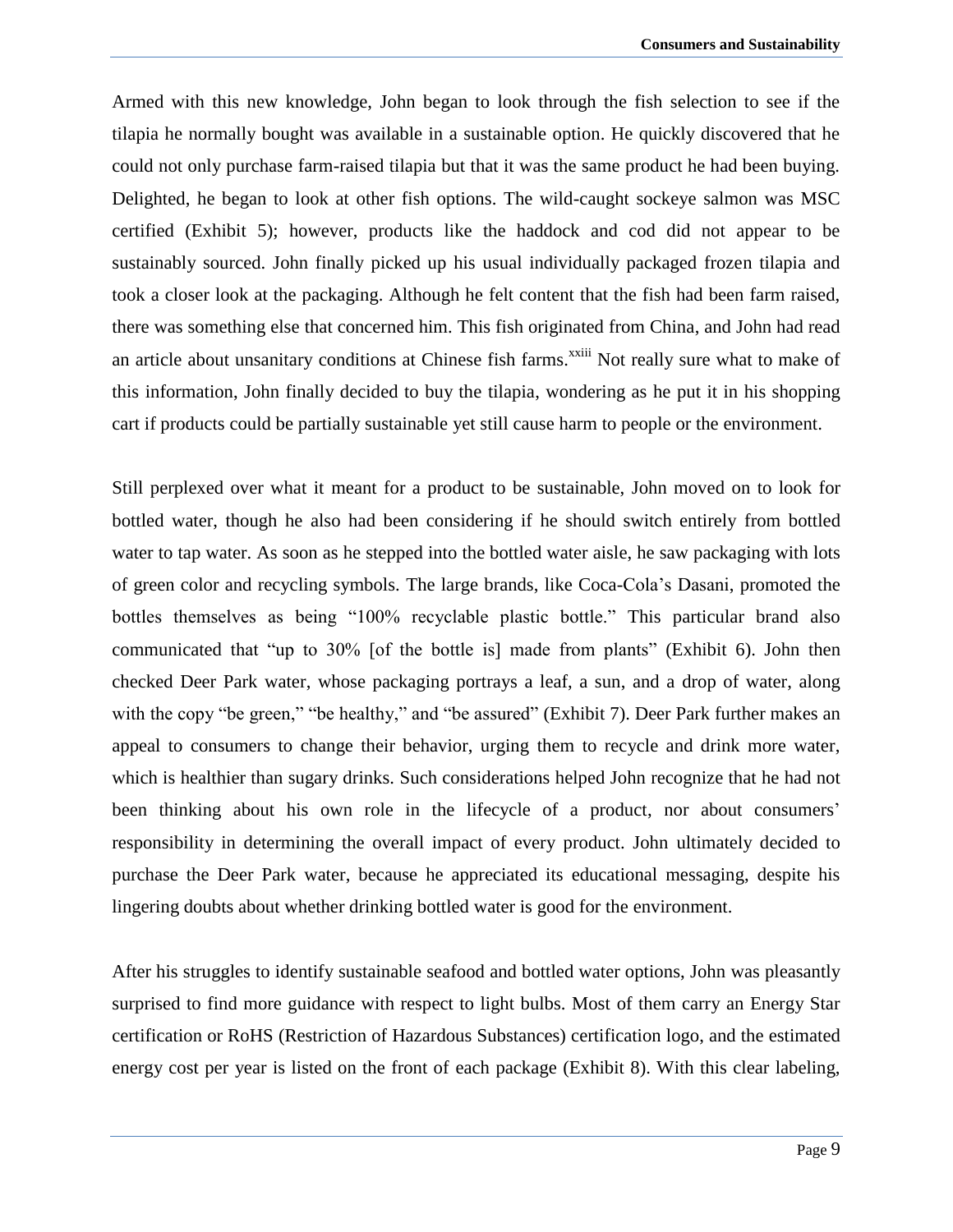for the first time in his shopping trip, John feels like he can really make an informed decision. However, he is having a hard time justifying the price. Light-emitting diode (LED) and CFL bulbs appear to use the least amount of energy and last longer than traditional incandescent bulbs, but they also cost more on a per unit basis. John considers his budget for the month, and though he knows he would be able to make it longer between light bulb purchases with a LED or CFL bulb, he cannot justify the additional upfront expense. Disappointed in himself, John selects a traditional incandescent bulb.

In the search for his final two items, a t-shirt and a piece of jewelry for his mom, John is skeptical as to how either could be sustainable. However, he finds out from the GM with whom he spoke earlier that Walmart is the largest purchaser of organic cotton products in the world.<sup>xxiv</sup> The GM tells him that, in addition to sourcing products made of organic cotton, Walmart has been working to increase the number of items made of materials such as recycled polyester; in collaboration with its suppliers, it also has begun to identify efficiencies and reduce water usage in the production process. Pleased with this information, John begins to look at the labels to identify the material used in each shirt—the only information he has at hand to guide his decision in terms of sustainability. However, none of the shirts on the shelves appear truly sustainable. Somewhat discouraged, John decides to purchase the cheapest white t-shirt he can find, thinking, "It would really be nice if there was some type of labeling that indicated the level of sustainability for each product."

The next and final stop for John is the jewelry counter. He looks at the items and through the pamphlets on the counter but does not see any indication of certification or any other means to determine a piece's sustainability. John then asks the Associate behind the counter for information related to the sourcing of the jewelry. The Associate is unable to provide any details. John reaches for his cell phone and decides to look online before making any decisions. He visits the Walmart Sustainability website and finds a page dedicated to jewelry. The page describes the efforts being made to trace all diamonds and metals to ensure products meet Walmart's requirements for ethical and sustainable sourcing.<sup>xxv</sup> Walmart is also a member of the Initiative for Responsible Mining Assurance, whose goal is to ensure that mines are "respectful of the human rights and aspirations of affected communities; provides safe healthy and respectful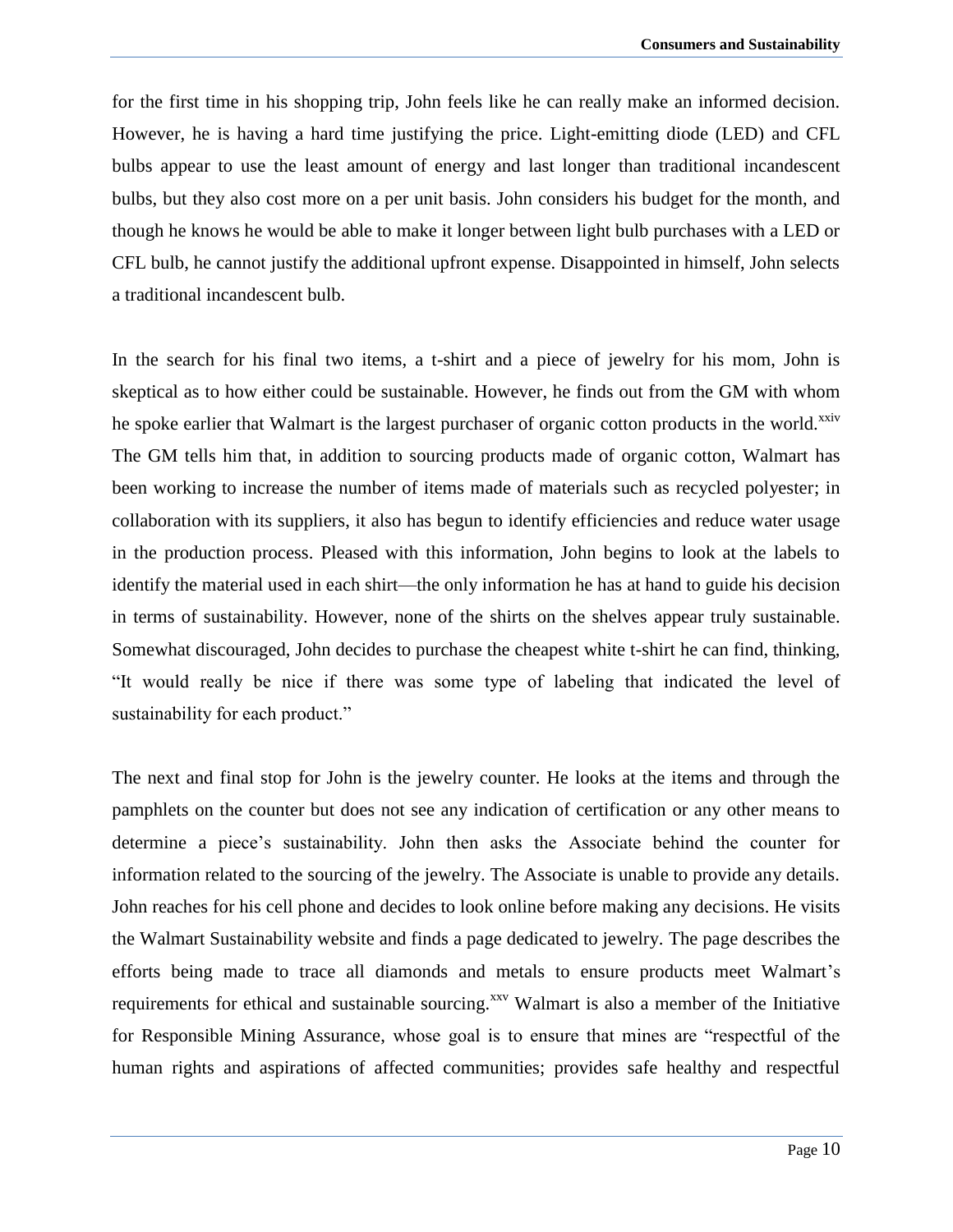workplaces; avoids or minimizes harm to the environment; and leaves positive legacies."xxvi Overall, it seems that there is significant work still to be done to determine the sustainability of jewelry, though John is impressed that Walmart is even involved in the process and has taken steps to ensure that all jewelry packaging is made from recycled materials. Feeling pretty good about Walmart as a corporate citizen, John chooses a necklace for his mom's birthday. He makes a mental note to tell his mom to recycle the box that it comes in so that they can contribute to the sustainability of the product.

With a completed shopping list and a better understanding of what it means to be sustainable at Walmart, John proceeds to the checkout counter. As the Associate runs each item across the scanner, John realizes that even though he tried to purchase sustainable products, in actuality, he is not sure that he has accomplished this task. In a final attempt to be an environmentally friendly consumer, John asks the Associate if there are any alternatives to the plastic bags normally offered at checkout. The Associate explains that John can purchase a blue, Walmart-logoed, reusable bag made from non-woven polypropylene for \$0.50. John had seen other shoppers with similar bags, toting all sorts of purchases in them. He decides to buy a bag for his newly purchased items, to celebrate his latest efforts to be sustainable.

### **Conclusion**

As John walks out of the store, he feels proud of his efforts, as well as more educated about his consumption. Considering how impressed he has been with Walmart's sustainability efforts, he begins to wonder if other consumers know or care about the efforts the retailer is undertaking. Would other shoppers be willing to change their shopping behaviors to purchase sustainable products? Before he starts his car, John pulls out his phone to call his mom, a shopper who has long avoided Walmart as a place that she believes treats workers poorly. Even as John recounts his experiences and findings regarding Walmart's extensive efforts to reduce its environmental impact, she remains skeptical, claiming that all these aspects sound superficial to her.

After hanging up, John considers just how difficult it is for a company to overcome consumer cynicism about its sustainability efforts. What could Walmart do to communicate and educate consumers about sustainable shopping? As a student of business and an aspiring manager, he has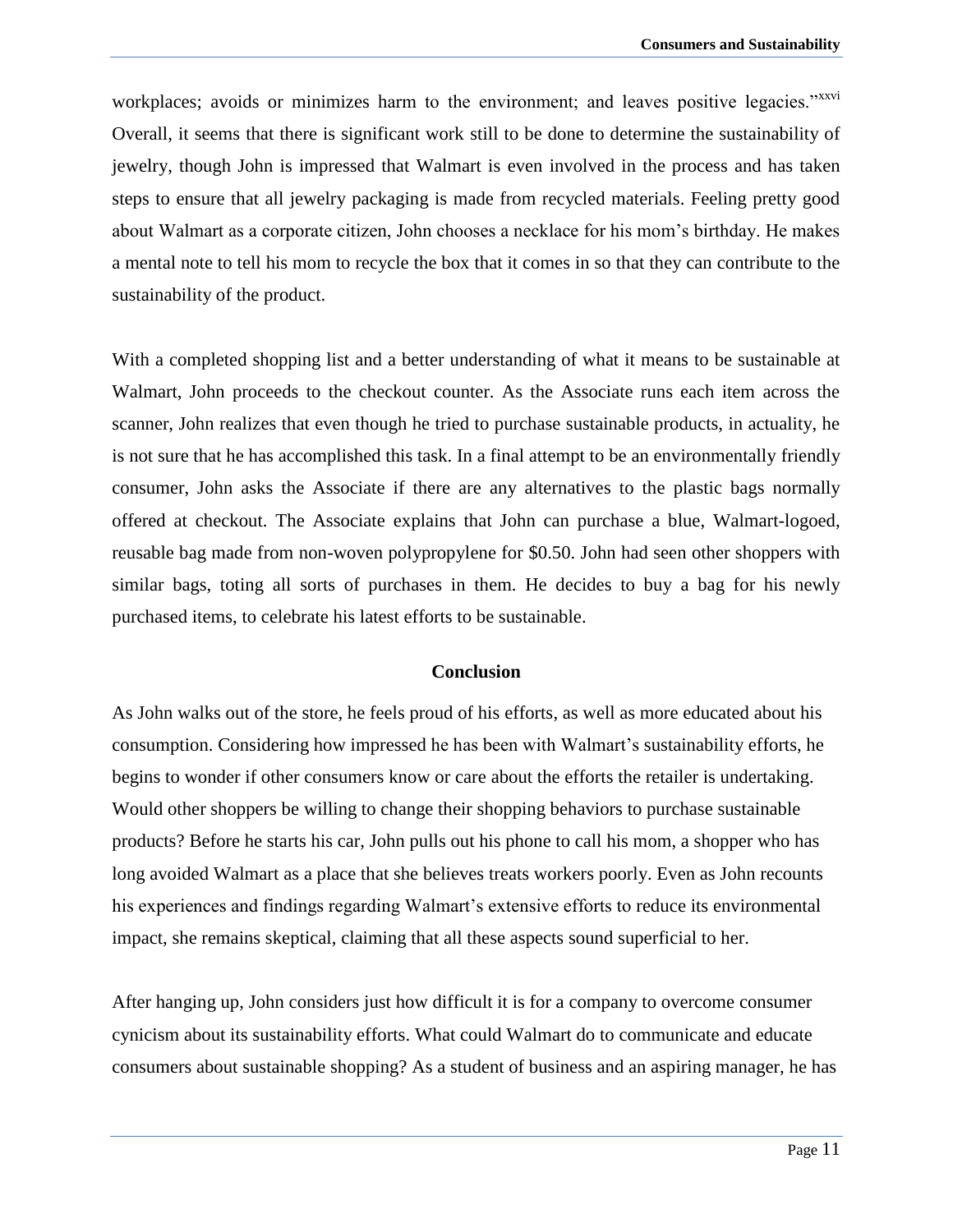come to believe that the success of firms like Walmart likely will depend on not just being sustainable but also communicating their efforts at being sustainable effectively. In the end, will a consumer who is pressed for time and money really care about saving the world? Communicating sustainability would be a challenging assignment; John starts to think that maybe he should seek out a job that would give him a chance to meet that interesting challenge.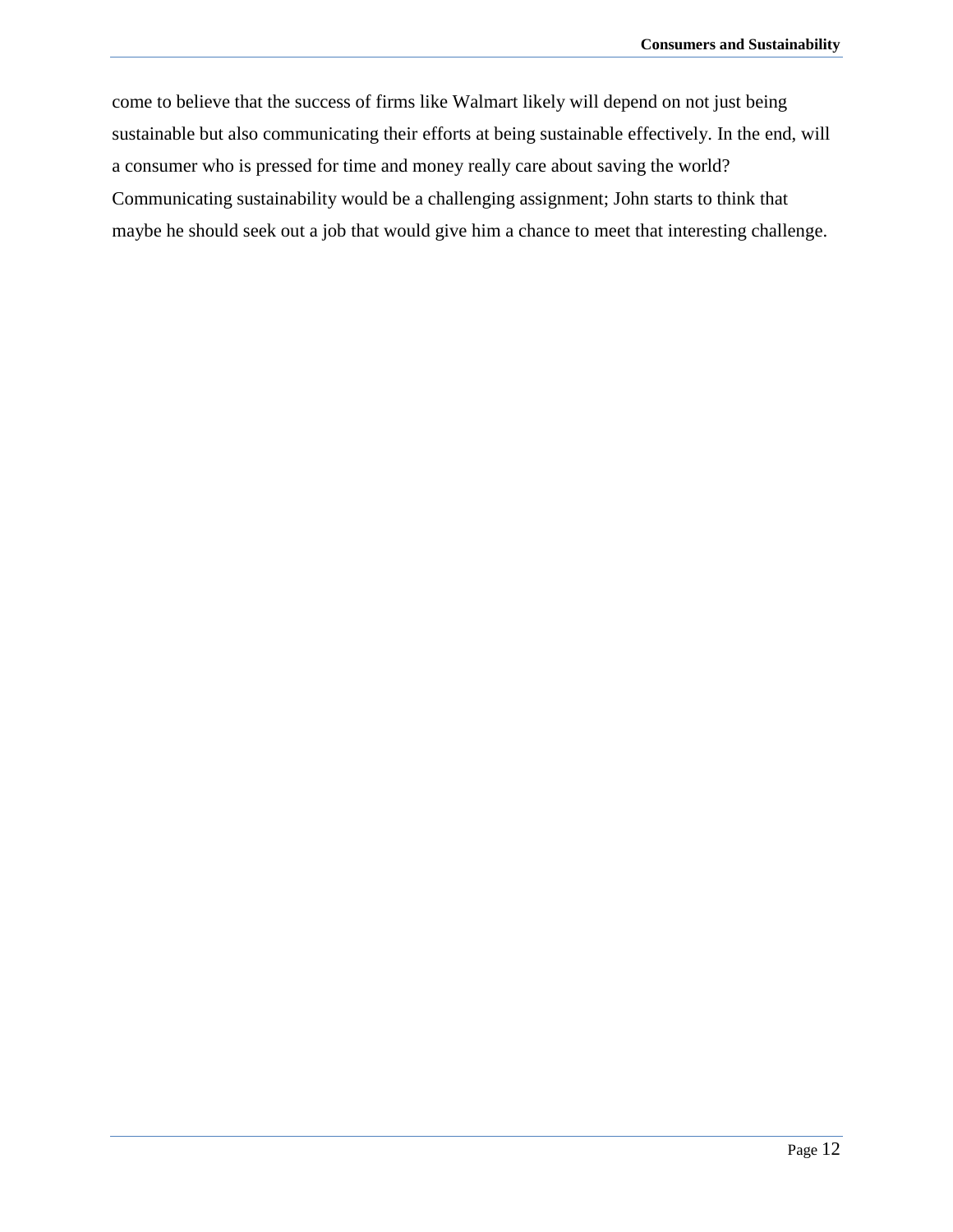





## **a. Stock Performance**

## **b. Revenues (in millions)**

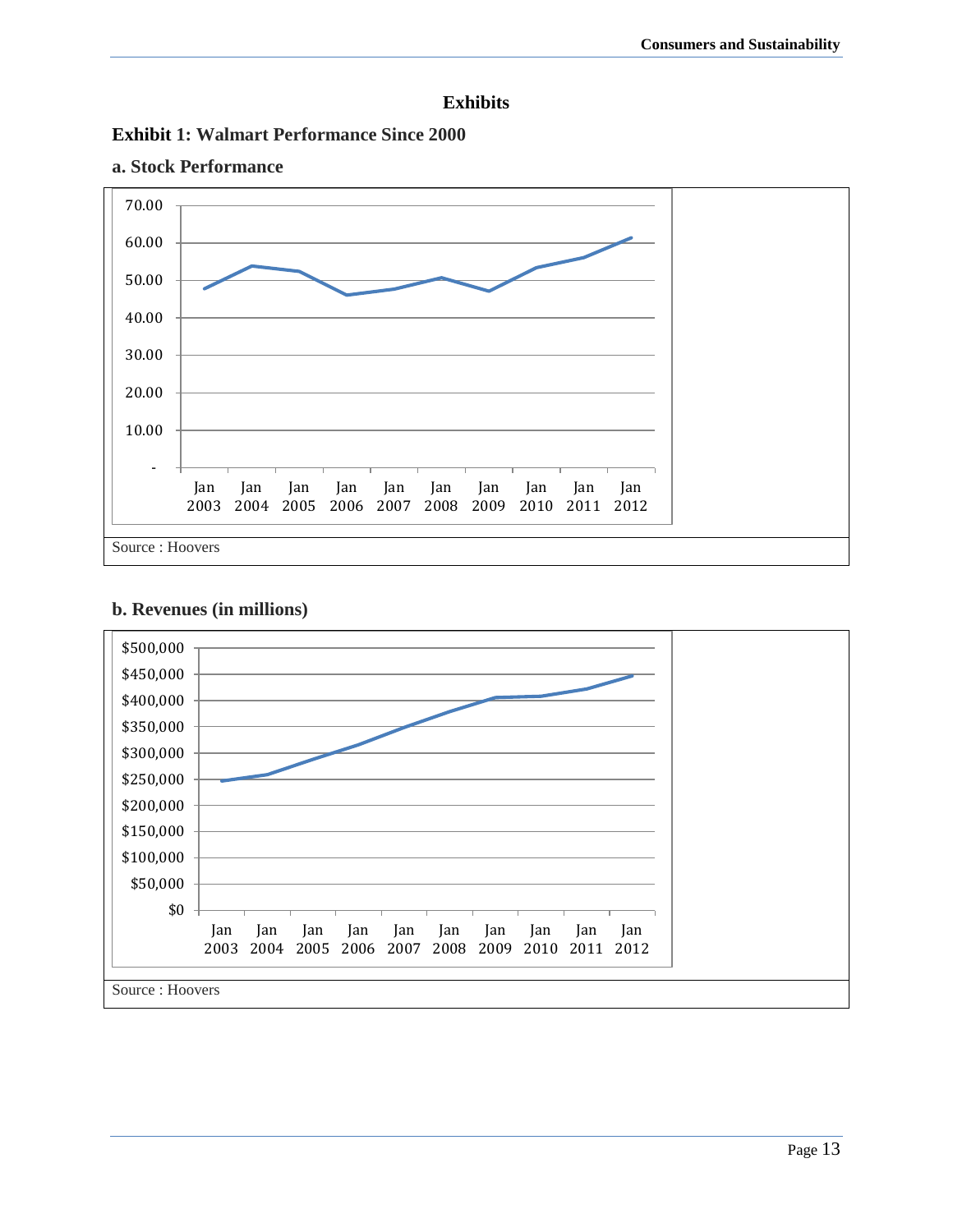|                                       | U.S.                    | U.K.         | Fra.                           | Ger.                    | Aus.           | Chi.                    | Ind.           | Brz.                    |
|---------------------------------------|-------------------------|--------------|--------------------------------|-------------------------|----------------|-------------------------|----------------|-------------------------|
| Climate change                        | 15                      | 21           | 18                             | 33                      | 20             | 32                      | 19             | 30                      |
| Air pollution                         | 15                      | 12           | 17                             | 12                      | 11             | 19                      | 22             | 12                      |
| Energy use                            | 22                      | 21           | 10                             | 19                      | 13             | 13                      | 5              | $\overline{\mathbf{2}}$ |
| Deforestation                         | 5                       | 11           | 10                             | 6                       | 13             | $\overline{2}$          | 26             | 30                      |
| Water issues                          | 6                       | $\mathbf{1}$ | 11                             | $\overline{\mathbf{2}}$ | 23             | 15                      | 9              | 8                       |
| Waste management                      | 13                      | 17           | 9                              | 4                       | 6              | 5                       | $\overline{7}$ | 6                       |
| Chemicals, toxins and<br>heavy metals | 10                      | 6            | 13                             | $6\phantom{1}$          | $\overline{7}$ | 9                       | 8              | 5                       |
| Ocean pollution and<br>overfishing    | $\overline{\mathbf{3}}$ | 6            | $\overline{7}$                 | 8                       | 3              | $\mathbf{1}$            | $\mathbf{1}$   | $\overline{\mathbf{2}}$ |
| <b>Biodiversity loss</b>              | 1                       | 1            | $\overline{a}$                 | $\overline{\mathbf{4}}$ | $\mathbf{1}$   | $\overline{\mathbf{2}}$ | 2              | 3                       |
|                                       | Most Important          |              | 2 <sup>nd</sup> Most Important |                         |                |                         |                |                         |

**Exhibit 2: Consumer Reported Important Green Issues in 2010<sup>***xxvii***</sup></sup>**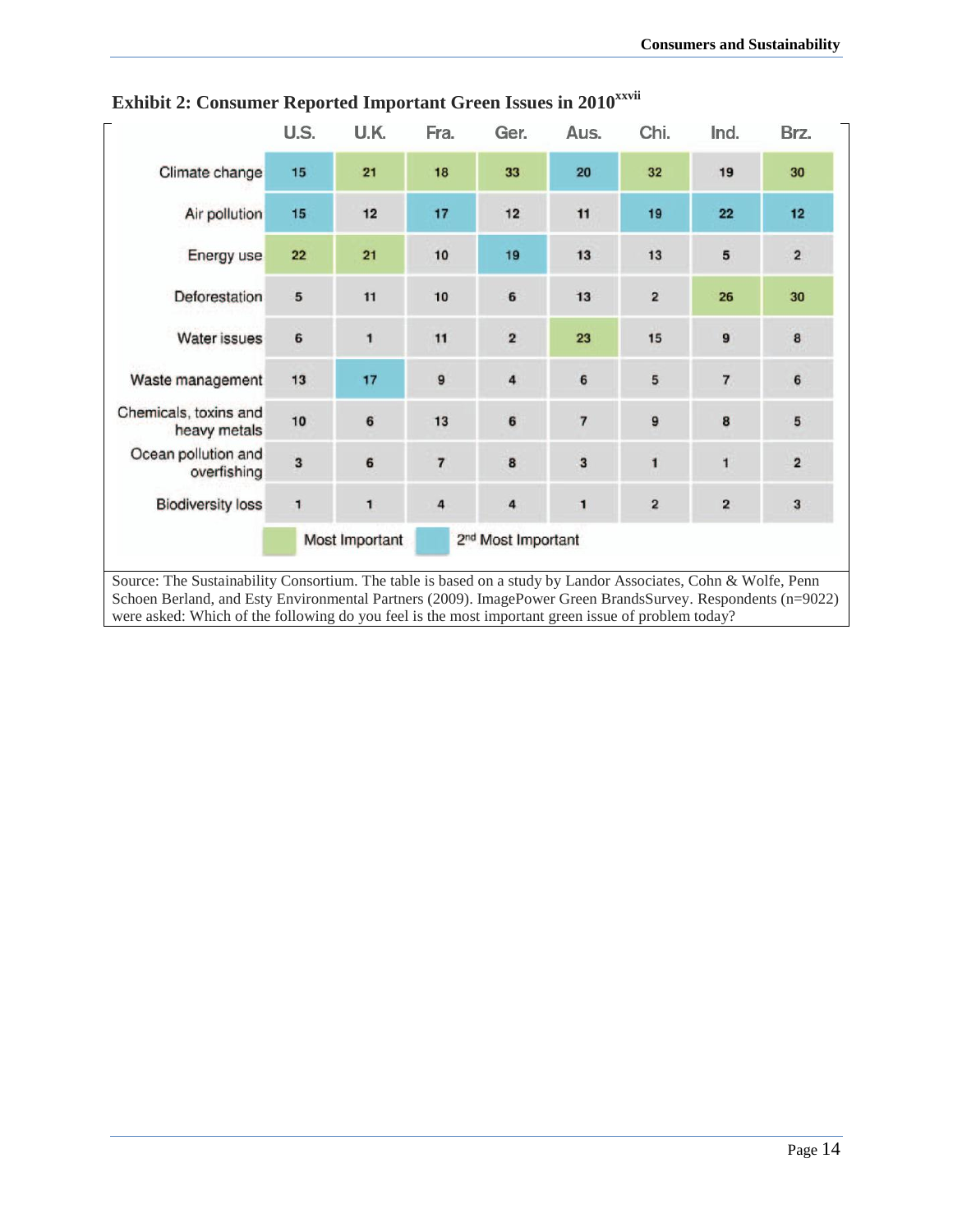

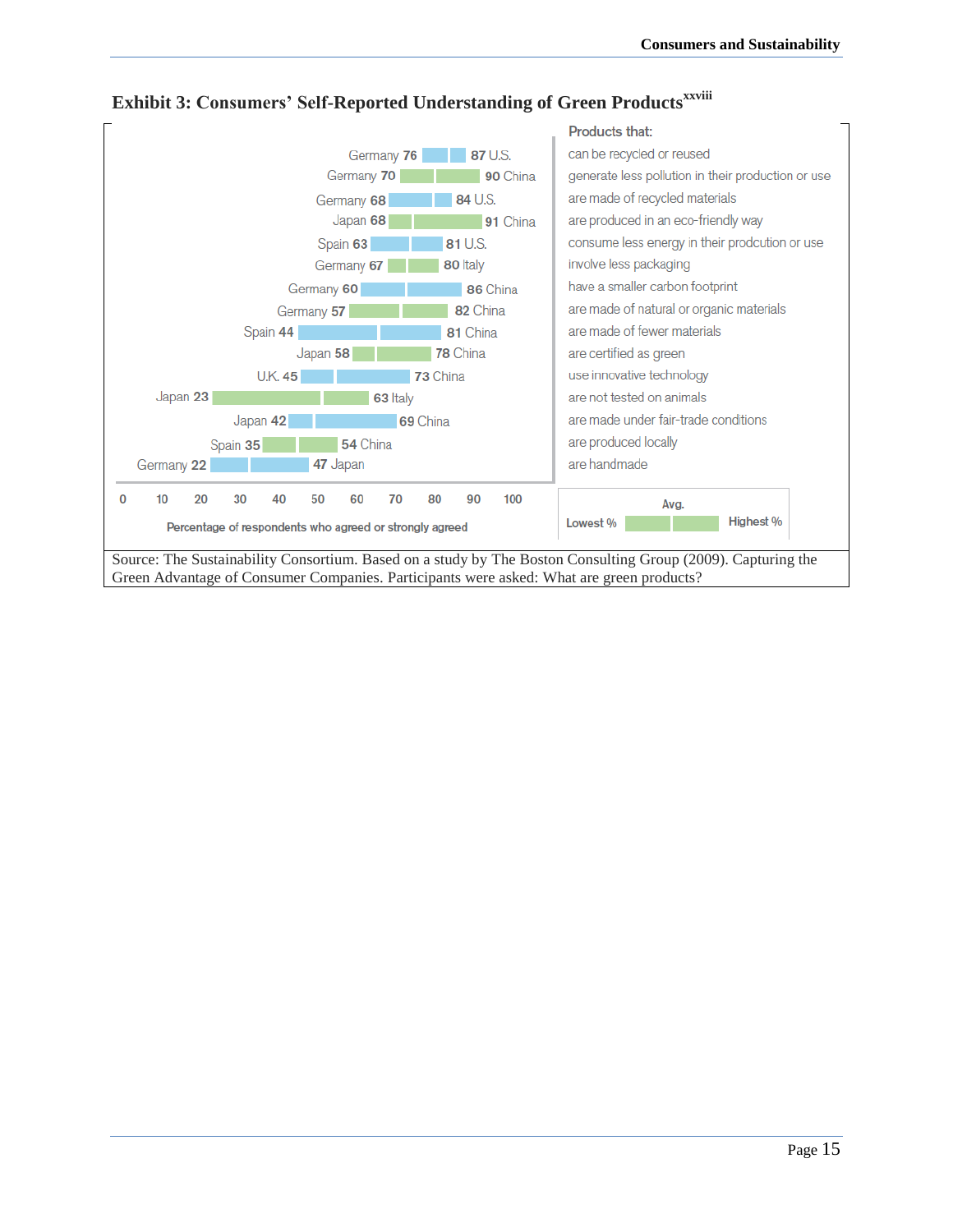**Exhibit 4: Walmart Extra Large Shrimpxxix**



**Exhibit 5: Packaged Seafood with MSC Certification**

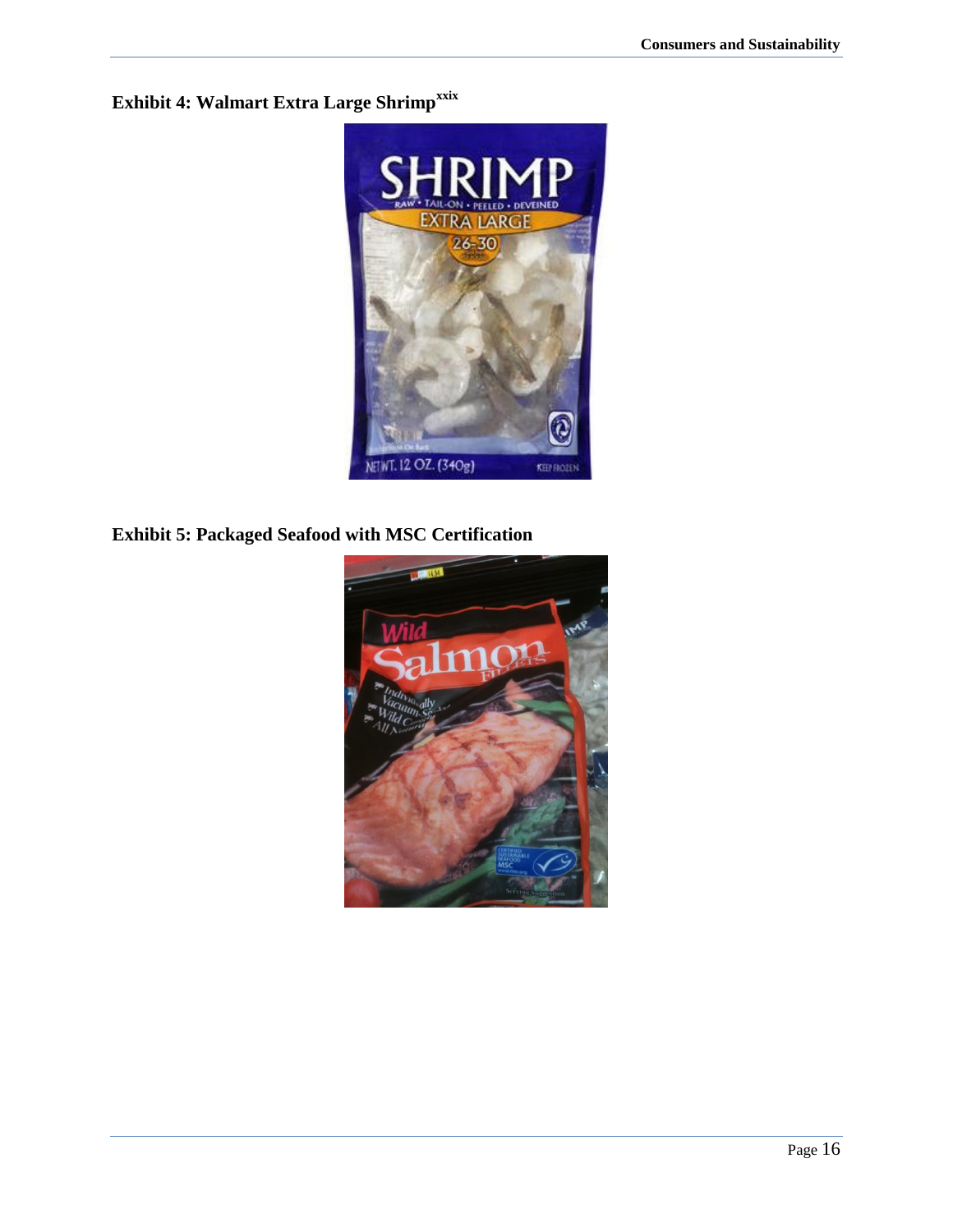

### **Exhibit 6: Dasani Bottled Water Packaging**

## **Exhibit 7: Deer Park Bottled Water Packaging**

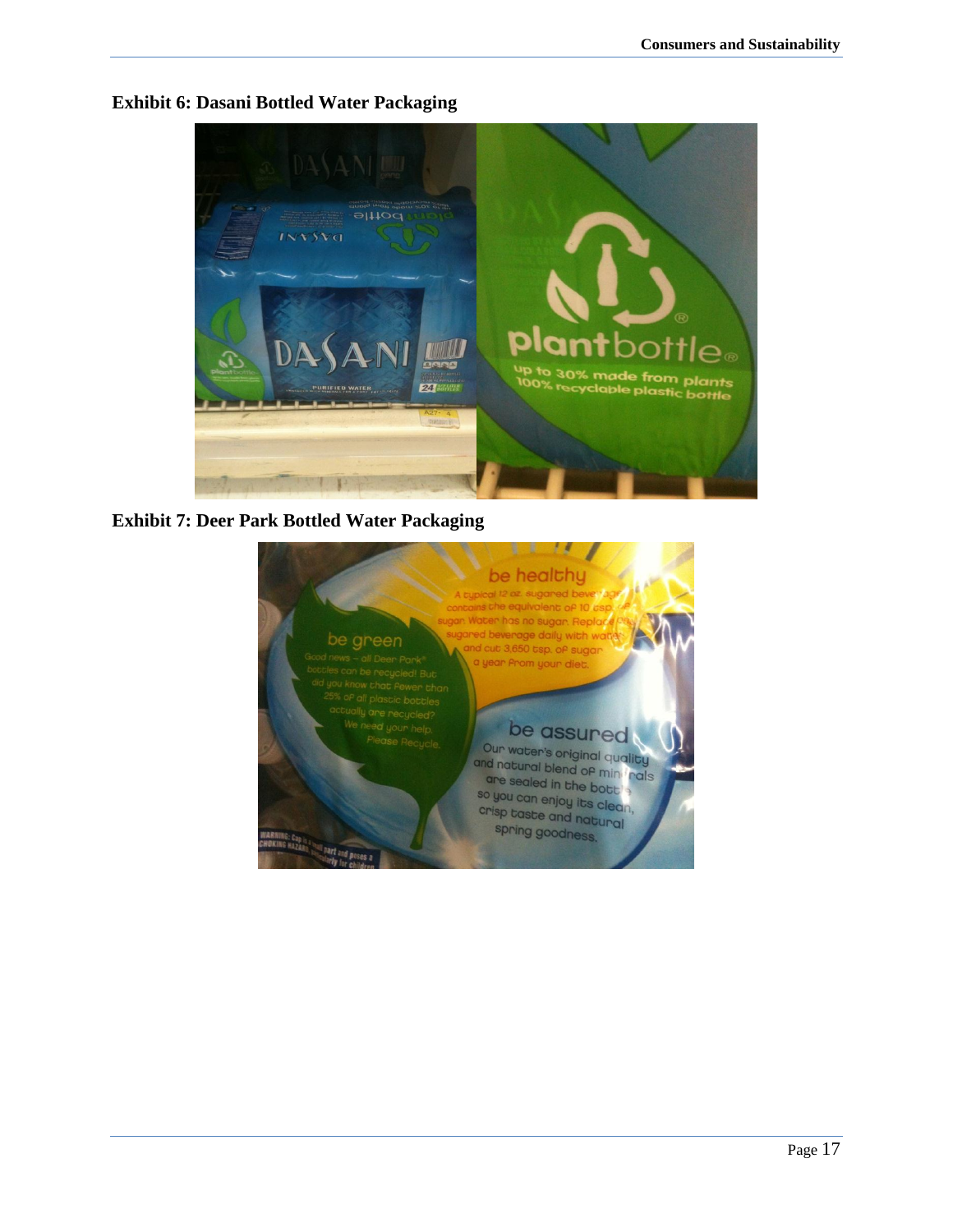## **Exhibit 8: Light Bulb Labeling**

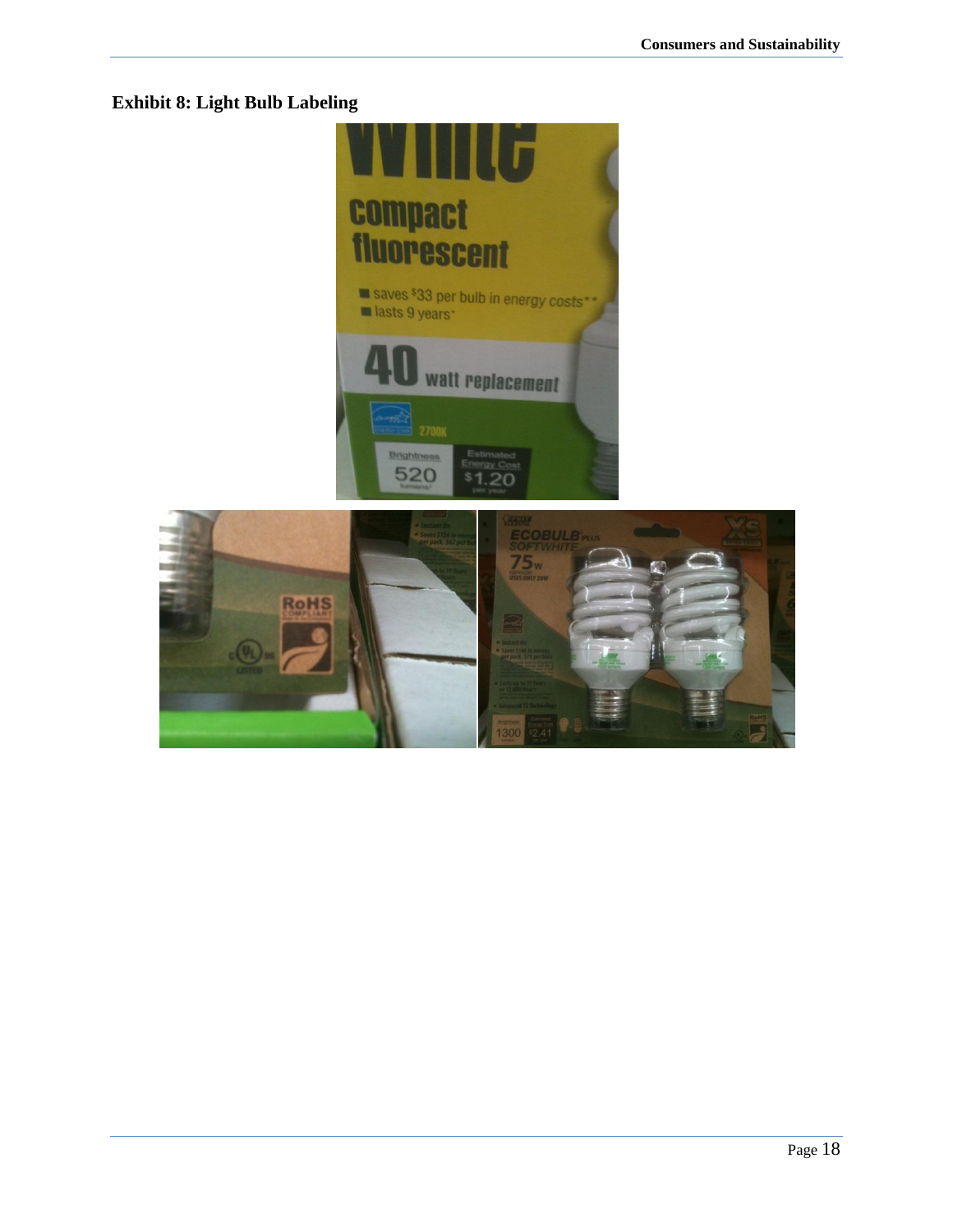#### **Endnotes**

 $\overline{a}$ 

<sup>i</sup> http://www.mindfully.org/Industry/2005/Walmart-Lee-Scott26jul05.htm.

- ii Greenhouse, Steven, "In-House Audit Says Wal-Mart Violated Labor Laws," *The New York Times,* January 13, 2004, accessed November 5, 2012, http://www.nytimes.com/2004/01/13/us/in-house-audit-says-wal-martviolated-labor-laws.html.
- iii Democratic Staff of the Committee on Education and the Workforce, U.S. House of Representatives, *Everyday Low Wages: The Hidden Price We All Pay for Walmart*, report prepared by Rep. George Miller, 108th Cong., 2nd Sess., February 16, 2004: 3.
- iv Exstein, Michael, Matthew Gardner, and Tom Roller, "Walmart's Addressable Market Share...How Big?" Credit Suisse, October 20, 2006.
- <sup>v</sup> Zimmerman, Ann, "Wal-Mart Boss's Unlikely Role: Corporate Defender-in-Chief," *The Wall Street Journal*, July 26, 2005, accessed October 1, 2012, http://www.mindfully.org/Industry/2005/Wal-Mart-Lee-Scott26jul05.htm.
- vi Gogoi, P., "What's With Wal-Mart's Sales Woes?" *BusinessWeek*, November 29, 2006, accessed October 26, 2012, http://www.businessweek.com/stories/2006-11-29/whats-with-wal-marts-sales-woes-businessweekbusiness-news-stock-market-and-financial-advice. On the reputation impact on stock price: Arndt, M., & Engardio, P. July 08, 2007. Wal-Mart without the warts, BusinessWeek. http://www.businessweek.com/stories/2007-07-08/wal-mart-without-the-warts Accessed 10-26-2012.

<sup>vii</sup> Zimmerman, op. cit.

- viii Scott, Lee, "Twenty-First Century Leadership," October 2005, speech, Bentonville, Ark. Retrieved January 16, 2012, http://news.walmart.com/executive-viewpoints/twenty-first-century-leadership.
- $i<sup>x</sup>$  Other firms had fairly similar sustainability goals. For instance, Procter & Gamble aims to power its plants with 100% renewable energy, use 100% renewable or recycled materials for all products and packaging, have zero consumer and manufacturing waste go to landfills, and design products that delight consumers while maximizing the conservation of resources.
- <sup>x</sup> Walmart, "Walmart Global Sustainability Report: 2010 Progress Update." Accessed June 1, 2012, http://cdn.walmartstores.com/sites/sustainabilityreport/2010/WMT2010GlobalSustainabilityReport.pdf.
- xi Walmart, "Wal-Mart CEO Lee Scott Unveils 'Sustainability 360'," February 1, 2007, accessed November 5, 2012, http://www.walmartstores.com/pressroom/news/6237.aspx
- xii Mitchell, Stacy, "Walmart's Promised Green Product Ratings Fall Off the Radar," *Grist.com*, November 22, 2011, http://www.grist.org/business-technology/2011-11-21-Walmart-promised-green-product-rankings-fall-offradar.
- xiii King, B., "Walmart Explains Introduction of Sustainability Scorecards for Product Categories," *Sustainable Brands*, May 2, 2012, http://www.sustainablebrands.com/news\_and\_views/articles/walmart-explainsintroduction-sustainability-scorecards-product-categories.

xiv For the strategy behind the repositioning, see http://www.lippincott.com/work/walmart.

xv Mui, Ylan Q., "Walmart's New Infatuation and Its Old Flame," *Washington Post*, April 22, 2006.